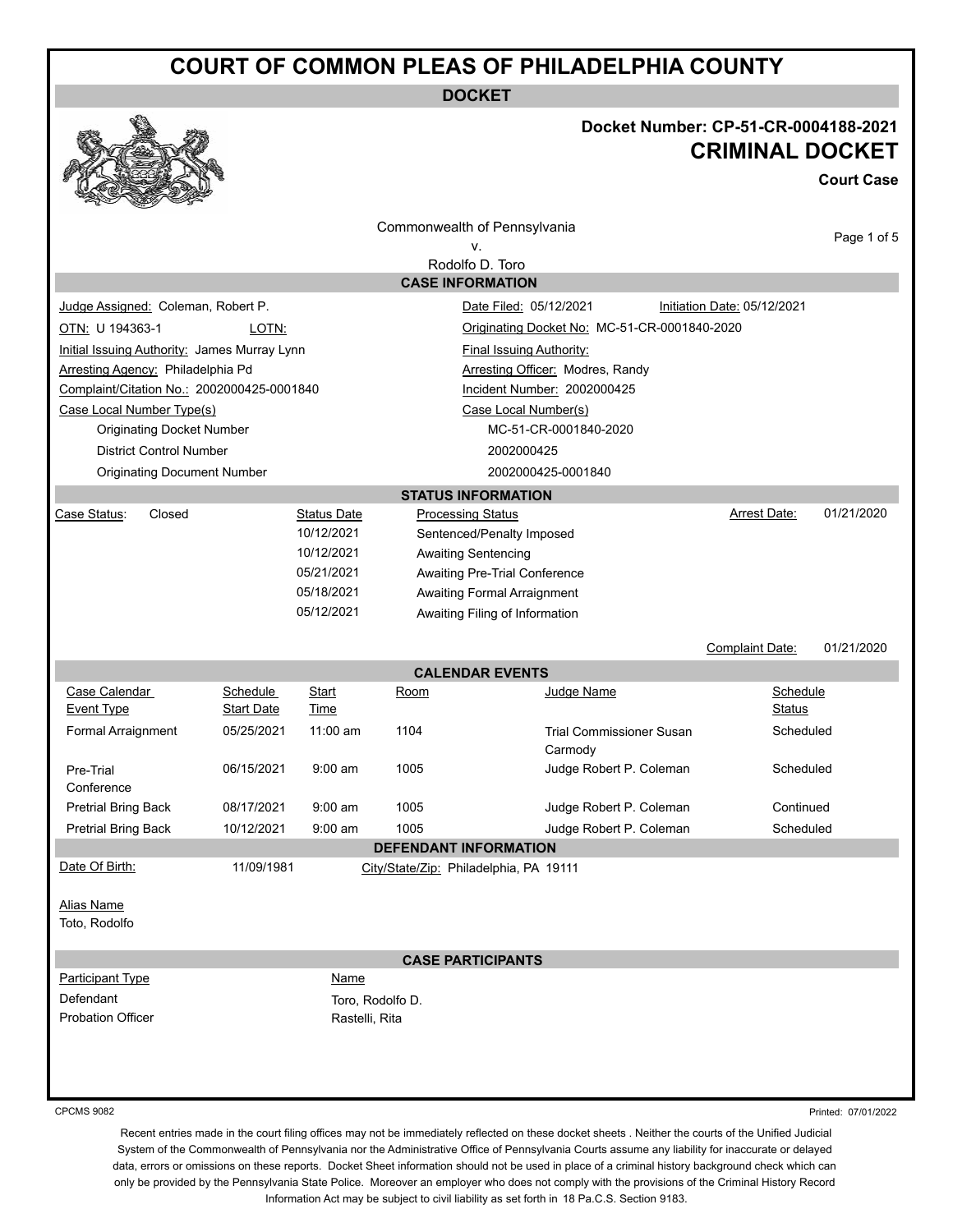**DOCKET**

#### **Docket Number: CP-51-CR-0004188-2021 CRIMINAL DOCKET**

**Court Case**

| Toro, Rodolfo D.<br><b>Bail Action</b><br>Date<br>Set<br>Orig Seq.<br>Grade<br>Seq.<br>5<br>5<br>F <sub>3</sub> | <b>Bail Type</b><br>01/22/2020<br>Unsecured              | v.<br>Rodolfo D. Toro<br><b>BAIL INFORMATION</b><br>Percentage                           | Amount<br><b>Bail Posting Status</b> | Page 2 of 5<br>Nebbia Status: None |  |  |
|-----------------------------------------------------------------------------------------------------------------|----------------------------------------------------------|------------------------------------------------------------------------------------------|--------------------------------------|------------------------------------|--|--|
|                                                                                                                 |                                                          |                                                                                          |                                      |                                    |  |  |
|                                                                                                                 |                                                          |                                                                                          |                                      |                                    |  |  |
|                                                                                                                 |                                                          |                                                                                          |                                      |                                    |  |  |
|                                                                                                                 |                                                          |                                                                                          |                                      |                                    |  |  |
|                                                                                                                 |                                                          |                                                                                          |                                      |                                    |  |  |
|                                                                                                                 |                                                          |                                                                                          |                                      | <b>Posting Date</b>                |  |  |
|                                                                                                                 |                                                          |                                                                                          |                                      |                                    |  |  |
|                                                                                                                 |                                                          |                                                                                          | \$150,000.00                         |                                    |  |  |
|                                                                                                                 |                                                          | <b>CHARGES</b>                                                                           |                                      |                                    |  |  |
|                                                                                                                 | Statute                                                  | <b>Statute Description</b>                                                               |                                      | <b>OTN</b><br>Offense Dt.          |  |  |
|                                                                                                                 | 18 § 3126 §§ A7                                          | Indecent Assault Person Less than 13<br>Years of Age                                     |                                      | U 194363-1<br>01/03/2020           |  |  |
|                                                                                                                 |                                                          | <b>DISPOSITION SENTENCING/PENALTIES</b>                                                  |                                      |                                    |  |  |
| <b>Disposition</b>                                                                                              |                                                          |                                                                                          |                                      |                                    |  |  |
| Case Event                                                                                                      |                                                          | <b>Disposition Date</b>                                                                  | <b>Final Disposition</b>             |                                    |  |  |
| Sequence/Description                                                                                            |                                                          | <b>Offense Disposition</b>                                                               | Grade                                | <b>Section</b>                     |  |  |
| <b>Sentencing Judge</b>                                                                                         |                                                          | Sentence Date                                                                            |                                      | <b>Credit For Time Served</b>      |  |  |
| Sentence/Diversion Program Type                                                                                 |                                                          | Incarceration/Diversionary Period                                                        |                                      | <b>Start Date</b>                  |  |  |
| <b>Sentence Conditions</b>                                                                                      |                                                          |                                                                                          |                                      |                                    |  |  |
| <b>Lower Court Proceeding (generic)</b>                                                                         |                                                          |                                                                                          |                                      |                                    |  |  |
| <b>Preliminary Hearing</b>                                                                                      |                                                          | 05/11/2021                                                                               | Not Final                            |                                    |  |  |
| 5 / Indecent Assault Person Less than 13 Years of Age                                                           |                                                          | <b>Held for Court</b>                                                                    | F <sub>3</sub>                       | 18 § 3126 §§ A7                    |  |  |
| Defendant Was Not Present<br><b>Proceed to Court</b>                                                            |                                                          |                                                                                          |                                      |                                    |  |  |
| <b>Information Filed</b>                                                                                        |                                                          | 05/18/2021                                                                               | Not Final                            |                                    |  |  |
| 5 / Indecent Assault Person Less than 13 Years of Age                                                           |                                                          | Proceed to Court                                                                         | F <sub>3</sub>                       | 18 § 3126 §§ A7                    |  |  |
| Defendant Was Present<br><b>Guilty Plea - Negotiated</b>                                                        |                                                          |                                                                                          |                                      |                                    |  |  |
| <b>Pretrial Bring Back</b>                                                                                      |                                                          | 10/12/2021                                                                               | <b>Final Disposition</b>             |                                    |  |  |
| 5 / Indecent Assault Person Less than 13 Years of Age                                                           |                                                          | Guilty Plea - Negotiated                                                                 | F <sub>3</sub>                       | 18 § 3126 §§ A7                    |  |  |
| Coleman, Robert P.                                                                                              |                                                          | 10/12/2021                                                                               |                                      |                                    |  |  |
| Probation                                                                                                       |                                                          | Max of 4.00 Years<br>4 years                                                             |                                      | 10/12/2021                         |  |  |
|                                                                                                                 | Defendant to be supervised under Sex Offender's Unit.    |                                                                                          |                                      |                                    |  |  |
|                                                                                                                 |                                                          | Must immediately comply with DNA, finger printing, palm printing and photo requirements. |                                      |                                    |  |  |
|                                                                                                                 |                                                          | Must register with the State Police and comply with all Tier III requirements.           |                                      |                                    |  |  |
| No unsupervised contact with minors.                                                                            |                                                          |                                                                                          |                                      |                                    |  |  |
|                                                                                                                 | Defendant to be supervised by the Sexual Offender's Unit |                                                                                          |                                      |                                    |  |  |
|                                                                                                                 | Defendant is to pay imposed mandatory court costs.       |                                                                                          |                                      |                                    |  |  |

CPCMS 9082

Printed: 07/01/2022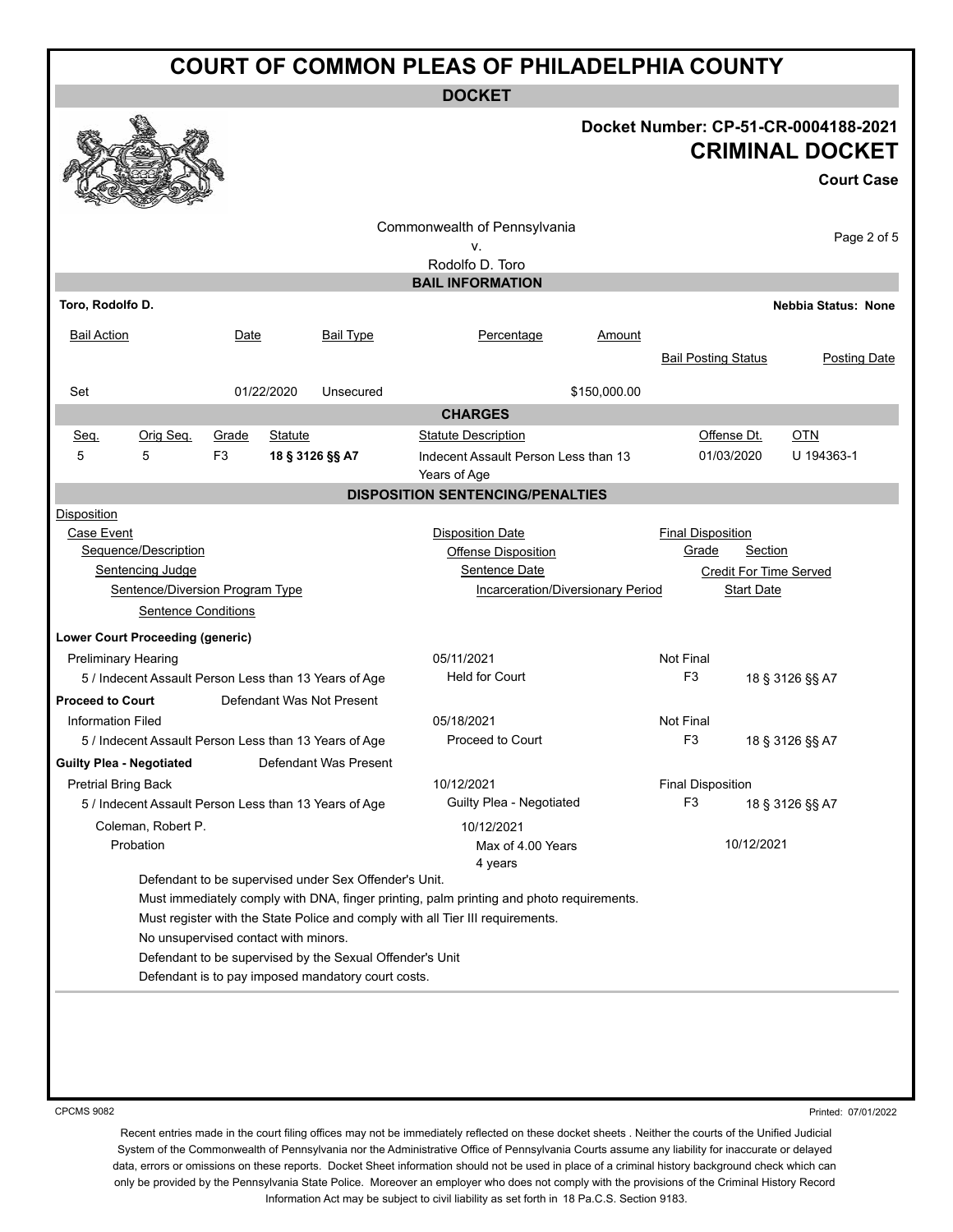**DOCKET**

# **Docket Number: CP-51-CR-0004188-2021**

|                                               |                                                           |                                | Docket Number: CP-51-CR-0004188-2021<br><b>CRIMINAL DOCKET</b> |                   |  |
|-----------------------------------------------|-----------------------------------------------------------|--------------------------------|----------------------------------------------------------------|-------------------|--|
|                                               |                                                           |                                |                                                                | <b>Court Case</b> |  |
|                                               |                                                           | Commonwealth of Pennsylvania   |                                                                |                   |  |
|                                               |                                                           | ۷.                             |                                                                | Page 3 of 5       |  |
|                                               |                                                           | Rodolfo D. Toro                |                                                                |                   |  |
| <b>COMMONWEALTH INFORMATION</b>               |                                                           | <b>ATTORNEY INFORMATION</b>    |                                                                |                   |  |
| Name:<br>Office                               | Philadelphia County District Attorney's                   | <u>Name:</u>                   | Gregory Joseph Pagano<br>Private                               |                   |  |
| Prosecutor                                    |                                                           | Supreme Court No:              | 071730                                                         |                   |  |
| Supreme Court No:                             |                                                           | Rep. Status:                   | Active                                                         |                   |  |
| Phone Number(s):                              |                                                           | Phone Number(s):               |                                                                |                   |  |
| 215-686-8000                                  | (Phone)                                                   | 215-636-0160                   | (Phone)                                                        |                   |  |
| Address:                                      |                                                           | 215-636-0164                   | (Fax)                                                          |                   |  |
| 3 South Penn Square<br>Philadelphia, PA 19107 |                                                           | Address:                       |                                                                |                   |  |
|                                               |                                                           | 1315 Walnut St Fl 12           | Philadelphia, PA 19107-4712                                    |                   |  |
|                                               |                                                           |                                |                                                                |                   |  |
|                                               |                                                           | Representing: Toro, Rodolfo D. |                                                                |                   |  |
|                                               |                                                           | <b>ENTRIES</b>                 |                                                                |                   |  |
| Sequence Number                               | CP Filed Date                                             | Document Date                  | <b>Filed By</b>                                                |                   |  |
| 1                                             | 05/12/2021                                                |                                | Court of Common Pleas -<br>Philadelphia County                 |                   |  |
| <b>Held for Court</b>                         |                                                           |                                |                                                                |                   |  |
|                                               | 05/18/2021                                                |                                | Krasner, Larry                                                 |                   |  |
| <b>Information Filed</b>                      |                                                           |                                |                                                                |                   |  |
| 4                                             | 05/21/2021                                                |                                | Court of Common Pleas -                                        |                   |  |
|                                               |                                                           |                                | Philadelphia County                                            |                   |  |
| <b>Hearing Notice</b>                         |                                                           |                                |                                                                |                   |  |
| 1                                             | 05/24/2021                                                |                                | Court of Common Pleas -                                        |                   |  |
|                                               |                                                           |                                | Philadelphia County                                            |                   |  |
| <b>Hearing Notice</b>                         |                                                           |                                |                                                                |                   |  |
| 2                                             | 06/15/2021                                                |                                | Court of Common Pleas -                                        |                   |  |
| <b>Hearing Notice</b>                         |                                                           |                                | Philadelphia County                                            |                   |  |
| 3                                             | 06/15/2021                                                |                                | Coleman, Robert P.                                             |                   |  |
| Order Granting Motion for Continuance         |                                                           |                                |                                                                |                   |  |
|                                               | 08/17/2021                                                |                                | Coleman, Robert P.                                             |                   |  |
|                                               | Defense Request For Continuance For Further Investigation |                                |                                                                |                   |  |
|                                               |                                                           |                                |                                                                |                   |  |

CPCMS 9082

Printed: 07/01/2022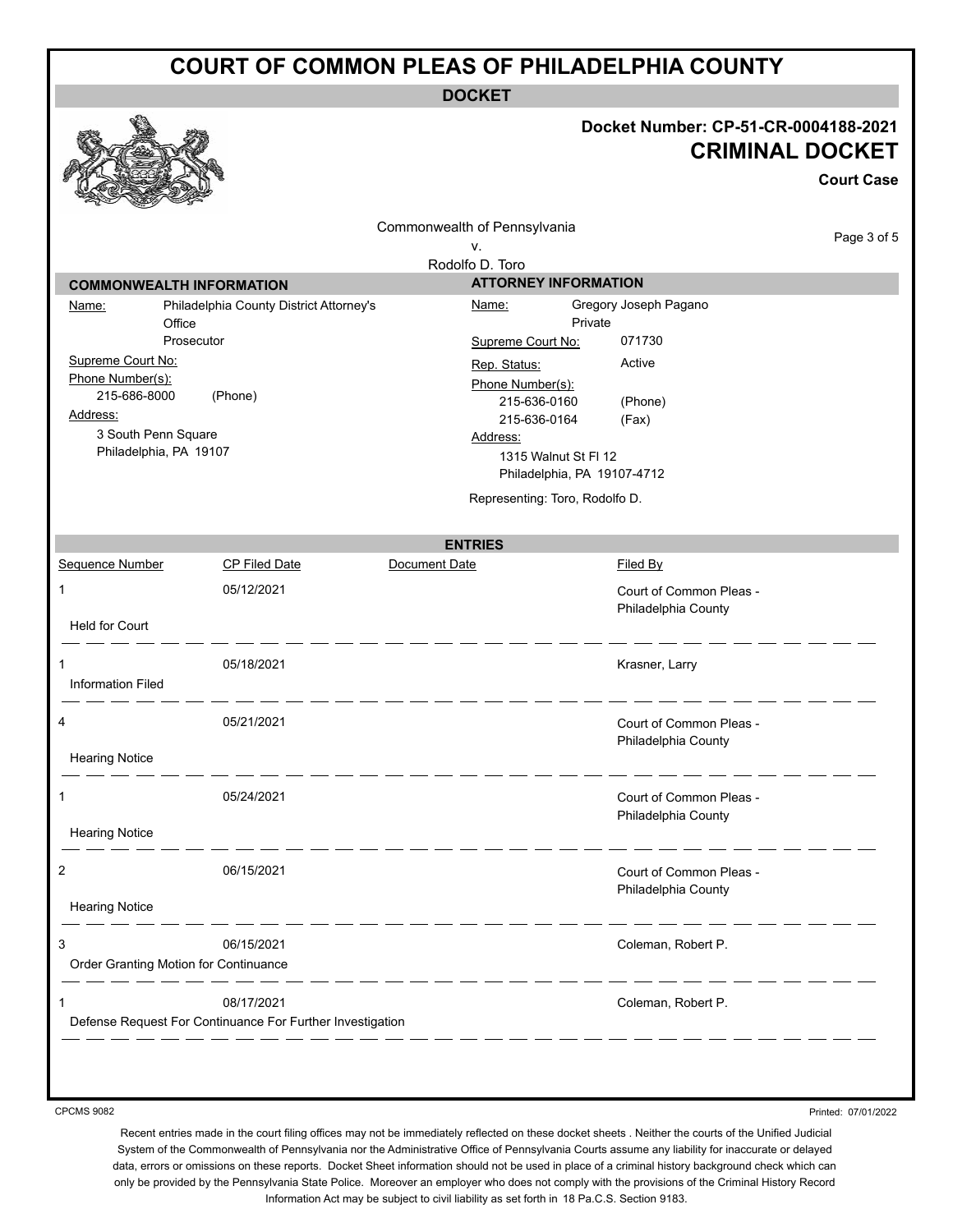| <b>COURT OF COMMON PLEAS OF PHILADELPHIA COUNTY</b>                                                     |                                                         |                              |                                                                                     |  |  |
|---------------------------------------------------------------------------------------------------------|---------------------------------------------------------|------------------------------|-------------------------------------------------------------------------------------|--|--|
| <b>DOCKET</b>                                                                                           |                                                         |                              |                                                                                     |  |  |
|                                                                                                         |                                                         |                              | Docket Number: CP-51-CR-0004188-2021<br><b>CRIMINAL DOCKET</b><br><b>Court Case</b> |  |  |
|                                                                                                         |                                                         | Commonwealth of Pennsylvania | Page 4 of 5                                                                         |  |  |
|                                                                                                         |                                                         | v.<br>Rodolfo D. Toro        |                                                                                     |  |  |
|                                                                                                         |                                                         | <b>ENTRIES</b>               |                                                                                     |  |  |
| Sequence Number                                                                                         | <b>CP Filed Date</b>                                    | Document Date                | Filed By                                                                            |  |  |
| 4                                                                                                       | 08/17/2021                                              |                              | Court of Common Pleas -<br>Philadelphia County                                      |  |  |
| <b>Hearing Notice</b>                                                                                   |                                                         |                              |                                                                                     |  |  |
| 1<br>Guilty Plea - Negotiated                                                                           | 10/12/2021                                              |                              | Coleman, Robert P.                                                                  |  |  |
| $\overline{c}$<br>Order - Sentence/Penalty Imposed<br><b>APPD Parole Probation Intake</b><br>10/12/2021 | 10/12/2021                                              |                              | Coleman, Robert P.                                                                  |  |  |
| 3<br><b>Penalty Assessed</b>                                                                            | 10/12/2021                                              |                              | Court of Common Pleas -<br>Philadelphia County                                      |  |  |
| 4                                                                                                       | 10/12/2021                                              |                              | Court of Common Pleas -<br>Philadelphia County                                      |  |  |
| <b>APPD Parole Probation Intake</b><br>10/12/2021                                                       | Itemized Account of Fines, Costs, Fees, and Restitution |                              |                                                                                     |  |  |
| <b>Penalty Satisfied</b>                                                                                | 10/12/2021                                              |                              | Court of Common Pleas -<br>Philadelphia County                                      |  |  |
|                                                                                                         |                                                         |                              |                                                                                     |  |  |
| Entry of Civil Judgment                                                                                 | 12/20/2021                                              |                              | Shirdan-Harris, Lisette                                                             |  |  |
| 1<br>Miscellaneous Motion Filed                                                                         | 03/03/2022                                              |                              | Pagano, Gregory Joseph                                                              |  |  |
| 1<br>Order to Comply                                                                                    | 03/09/2022                                              |                              | Coleman, Robert P.                                                                  |  |  |
| $\overline{c}$                                                                                          | 03/09/2022                                              |                              | Court of Common Pleas -<br>Philadelphia County                                      |  |  |
| <b>Short Certificate</b><br><b>APPD Parole Probation Intake</b><br>03/09/2022                           |                                                         |                              |                                                                                     |  |  |

CPCMS 9082

Recent entries made in the court filing offices may not be immediately reflected on these docket sheets . Neither the courts of the Unified Judicial System of the Commonwealth of Pennsylvania nor the Administrative Office of Pennsylvania Courts assume any liability for inaccurate or delayed data, errors or omissions on these reports. Docket Sheet information should not be used in place of a criminal history background check which can only be provided by the Pennsylvania State Police. Moreover an employer who does not comply with the provisions of the Criminal History Record Information Act may be subject to civil liability as set forth in 18 Pa.C.S. Section 9183.

Printed: 07/01/2022